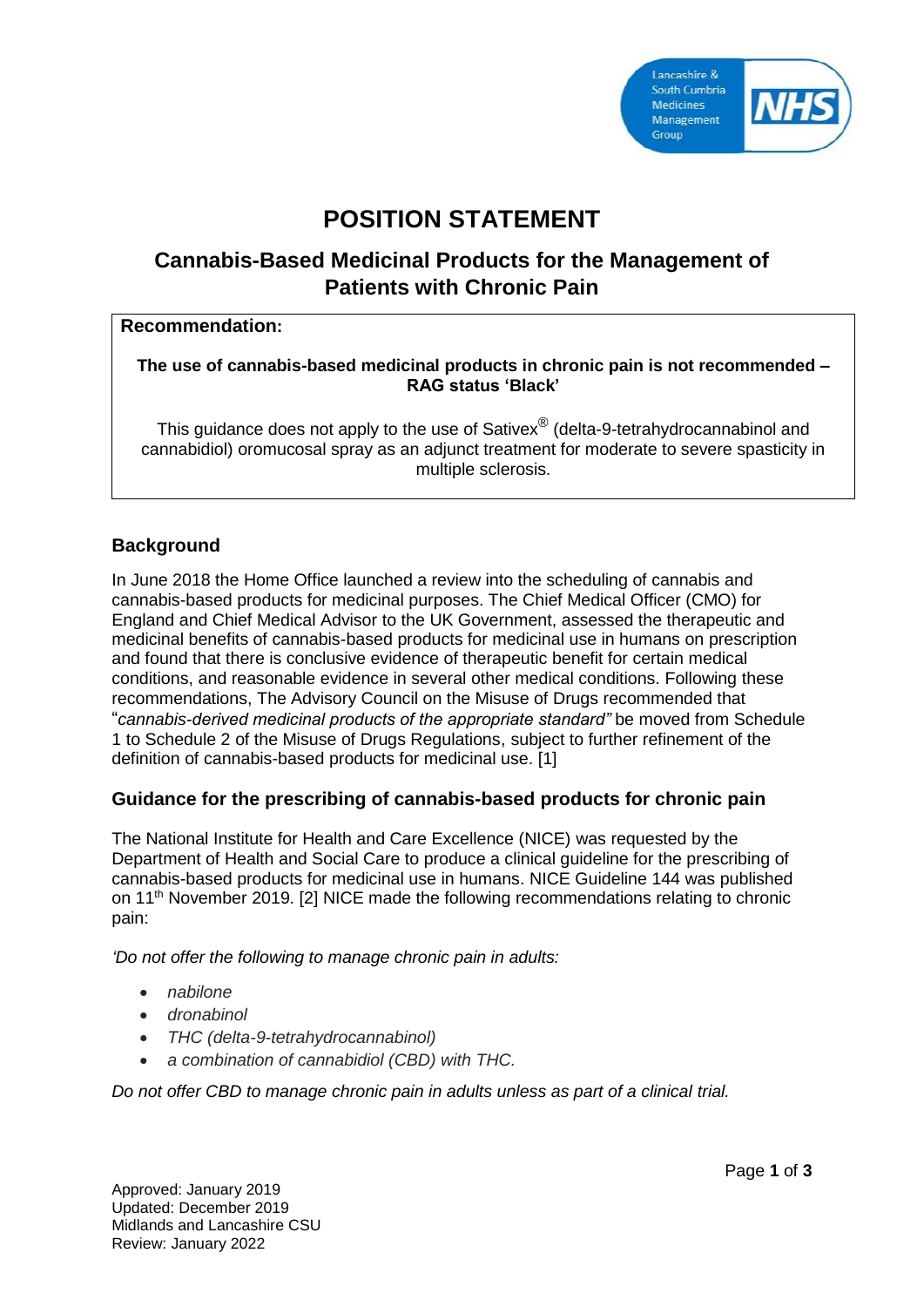*Adults who started cannabis-based medicinal products to manage chronic pain in the NHS before this guidance was published should be able to continue treatment until they and their NHS clinician think it appropriate to stop'.* [2]

The Royal College of Physicians (RCP) has developed additional advice around prescribing of cannabis-based products for medicinal use in chronic pain.

The RCP recommendations state [3]:

#### "*There is no robust evidence for the use of CBPM (cannabis-based products for medicinal use) in chronic pain and their use is not recommended*."

This RCP recommendation is supported by a Cochrane review in March 2018 which concluded, "There is a lack of good evidence that any cannabis-derived product works for any chronic neuropathic pain." It also concluded that "The potential benefits of cannabisbased medicine in chronic neuropathic pain might be outweighed by their potential harms." [3] [4]

Also, a comprehensive meta-analysis of pharmacotherapy for neuropathic pain recommended against the use of cannabinoids in neuropathic pain, the reasons being: negative results, potential misuse, diversion, and long-term mental health risks of cannabis particularly in susceptible individuals. Only two of nine trials of nabiximols in neuropathic pain were positive. [3] [5]

Internationally, reports from the USA, [6] Australia [7] and Ireland [8] all comment on the lack of good quality evidence regarding short and long-term outcomes for both benefit and harm of medicinal cannabis products. [3]

### **References**

- [1] NHS England, "Guidance to clinicians: Cannabis-based products for medicinal use," 31 October 2018. [Online]. Available: https://www.england.nhs.uk/wp-content/uploads/2018/10/letterguidance-on-cannabis-based-products-for-medicinal-use..pdf. [Accessed 16 November 2018].
- [2] National Institute for Health and Care Excellence , "Cannabis-based medicinal products NICE guideline [NG144]," NICE, Manchester, 2019.
- [3] Royal College of Physicians, "Recommendations on cannabis-based products for medicinal use," October 2018. [Online]. Available: www.rcplondon.ac.uk/projects/outputs/recommendationscannabis-based-products-medicinal-use. [Accessed 16 November 2018].
- [4] M Mucke et al, "Cannabis-based medicines for chronic neuropathic pain in adults," *Cochrane Database of Systematic Reviews,* p. Art. No.: CD012182. doi: 10.1002/14651858., 2018; 3.
- [5] NB Finnerup et al, "Pharmacotherapy for neuropathic pain in adults: a systematic review and meta-analysis," *Lancet Neurol,* vol. 14, pp. 162-173, 2015.